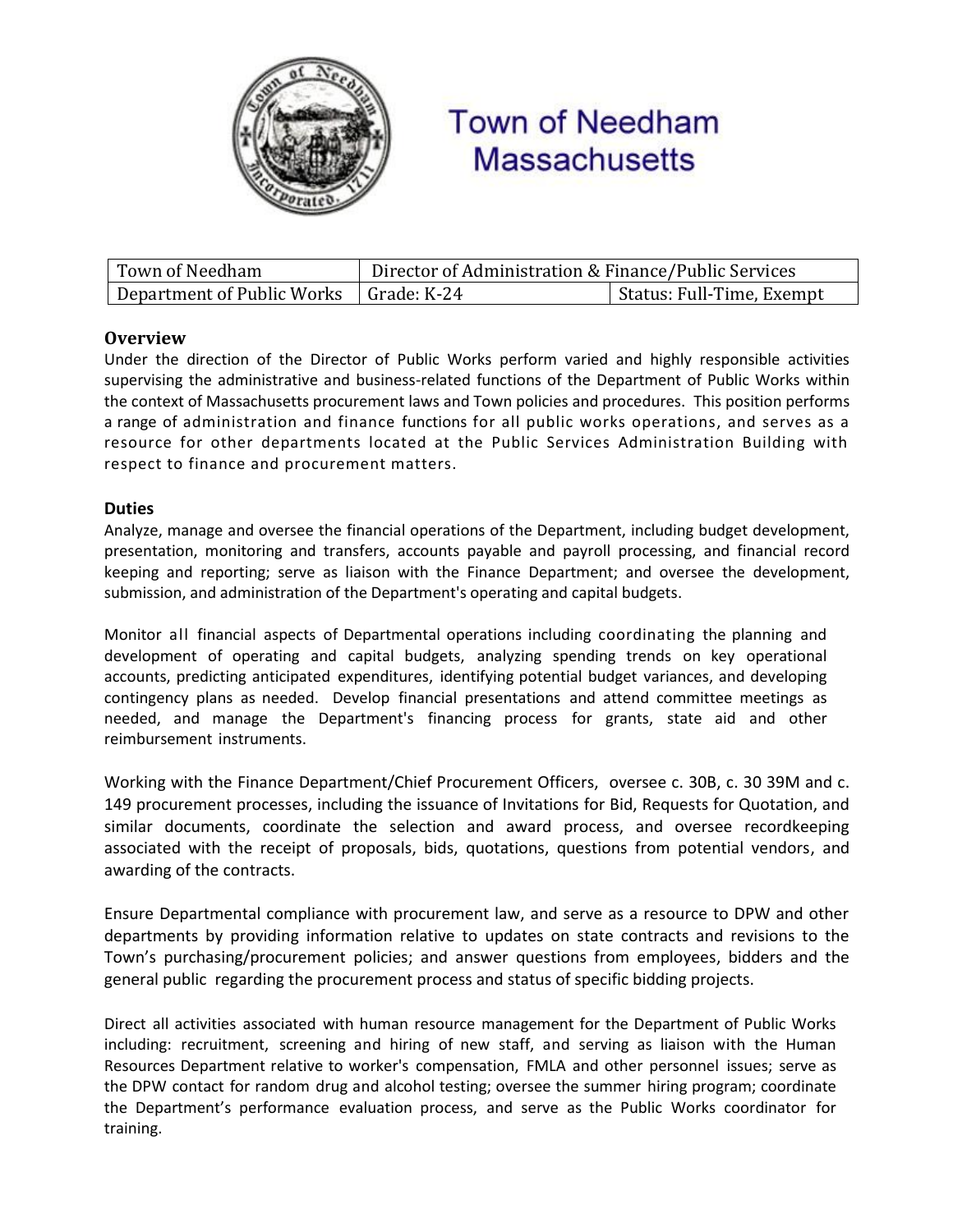Supervise administrative office staff and coordinate provision of comprehensive administrative services for the Department of Public Works, including customer service operations, office administrative and bookkeeping functions, payroll, purchasing and support for assigned special projects; oversee the weekly payroll, accounts payable and cash receipt functions, recommending changes and enhancements to increase efficiency; interview candidates for vacant positions and recommend selection, discipline and changes in status and compensation to the Director; train and orient new personnel; prepare and maintain work and vacation schedules; and plan, assign and schedule work assignments for administrative employees.

In cooperation with the Finance Department, supervise the timely and accurate processing of property damage, motor vehicle accident and personal injury claims, and provide assistance to the Insurance Carrier in liability determinations.

Oversee the management and administration of water and sewer billing for residential and commercial accounts, including accurate and timely distribution of invoices, periodic audit of accounts, and implementation of technical tools to aid residents with their water usage; and provide customer service to the public in response to various questions and/or concerns regarding utility billing.

Prepare and edit reports for internal and external distribution; compile data and prepare various recurring and special reports for regulatory agencies; coordinate the development of the Department's Annual Report; and identify and initiate grant proposals, preparing applications, and administering related funds for departmental grants.

Oversee operational audits of various Public Works functions and when appropriate modify procedures to enhance the efficiency and effectiveness of Department operations; oversee the Department's record retention program in accordance with State requirements; and perform other related duties as required.

The essential functions or duties listed are intended as illustrations of various types of work to be performed. The omission of specific statements of duties does not exclude them from the position if the work is similar, and logically related to the position. The position functions as a part of the overall municipal team to ensure effective and efficient municipal operations.

#### **Basic Knowledge**

Position requires extensive knowledge of municipal government administrative services and bidding procedures, state and federal laws and regulations particularly as they relate to public finance and procurement, demonstrated technology proficiency, strong communication and organizational skills and/or general knowledge equivalent to four years of college and one to two years of graduate study. Position requires Knowledge of the principles and practices of municipal finance as well as the relationship between funding sources, fiscal policies, and short and long-term financing instruments. The incumbent must have a working knowledge of utility billing operations, policies, and procedures as well as financial budget management and office functions; understanding of technology including the application of office software and social media in support of Department operations. The Director must be able to analyze and interpret financial data and to present findings clearly in written and oral form.

#### **Required Credential**

Certification as a Massachusetts Certified Public Purchasing Official within six months of hire.